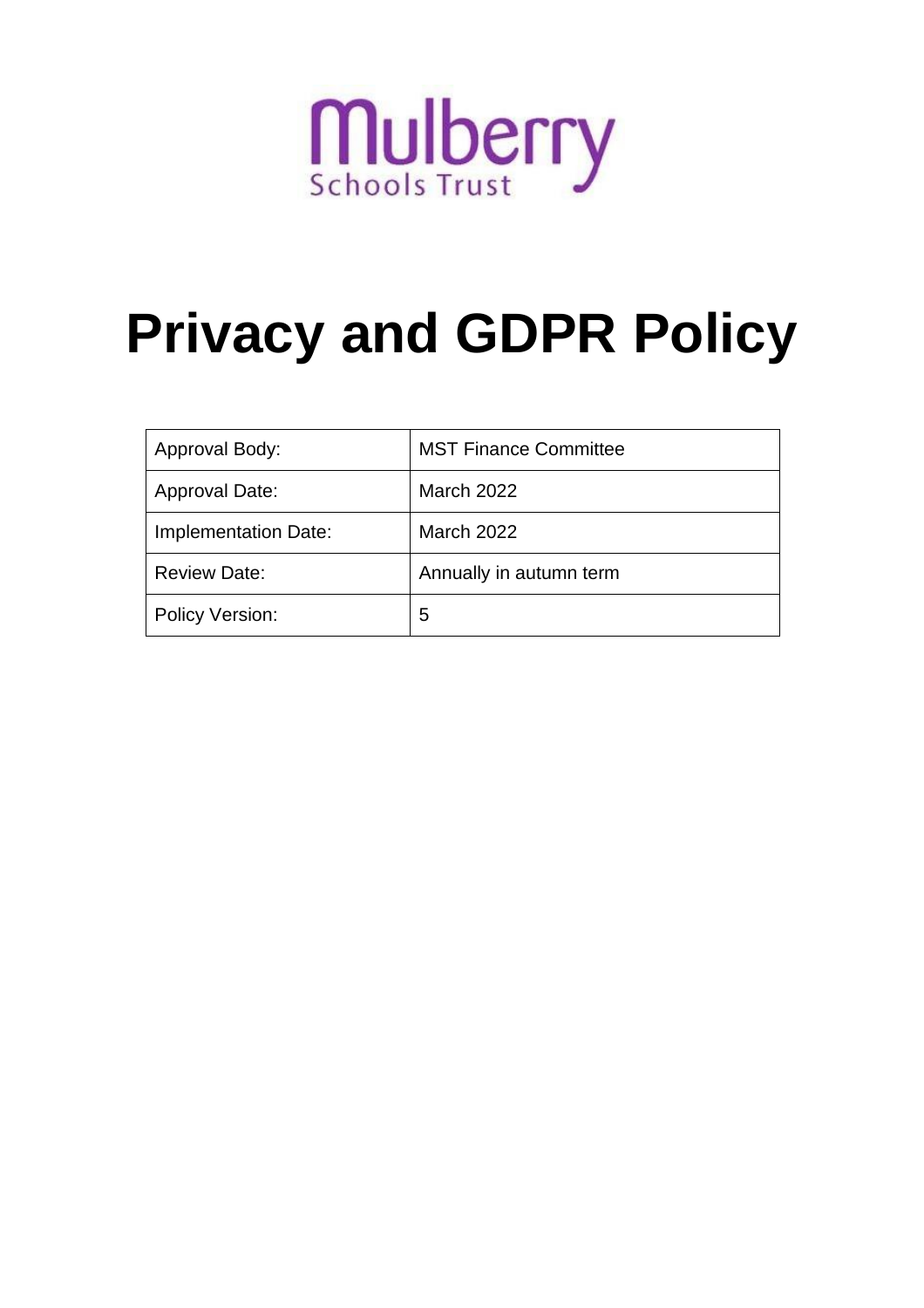## Mulberry

| <b>Version</b> | <b>Reviewed</b>         | <b>Changes since last version</b>                                                                                                                                                                                                                                                                                                                                                                                                                                                           |
|----------------|-------------------------|---------------------------------------------------------------------------------------------------------------------------------------------------------------------------------------------------------------------------------------------------------------------------------------------------------------------------------------------------------------------------------------------------------------------------------------------------------------------------------------------|
|                | August<br>2018          | Existing policy                                                                                                                                                                                                                                                                                                                                                                                                                                                                             |
| $\overline{2}$ | November<br>2018        | No changes – part of the annual year review<br>$\bullet$                                                                                                                                                                                                                                                                                                                                                                                                                                    |
| 3              | November<br>2019        | No changes – part of the annual year review                                                                                                                                                                                                                                                                                                                                                                                                                                                 |
| 4              | <b>November</b><br>2020 | Minor changes eg names. Also, new Addendum -<br><b>Privacy Notice for Coronavirus</b>                                                                                                                                                                                                                                                                                                                                                                                                       |
| 5              | March<br>2022           | Name of the policy changed to Privacy and GDPR<br>$\bullet$<br>Policy<br>Removal of Addenum – Privacy Notice for<br>$\bullet$<br>Coronavirus<br>Changes in accordance to advice from our Data<br>$\bullet$<br>Protection Officer on GDPR on the following<br>sections:<br>Contact details of the Data Protection Officer<br><b>Subject Access request</b><br>Complaints<br>Summary of Retention guidelines<br>$\overline{\phantom{a}}$<br>Checking your identity and responsible<br>persons |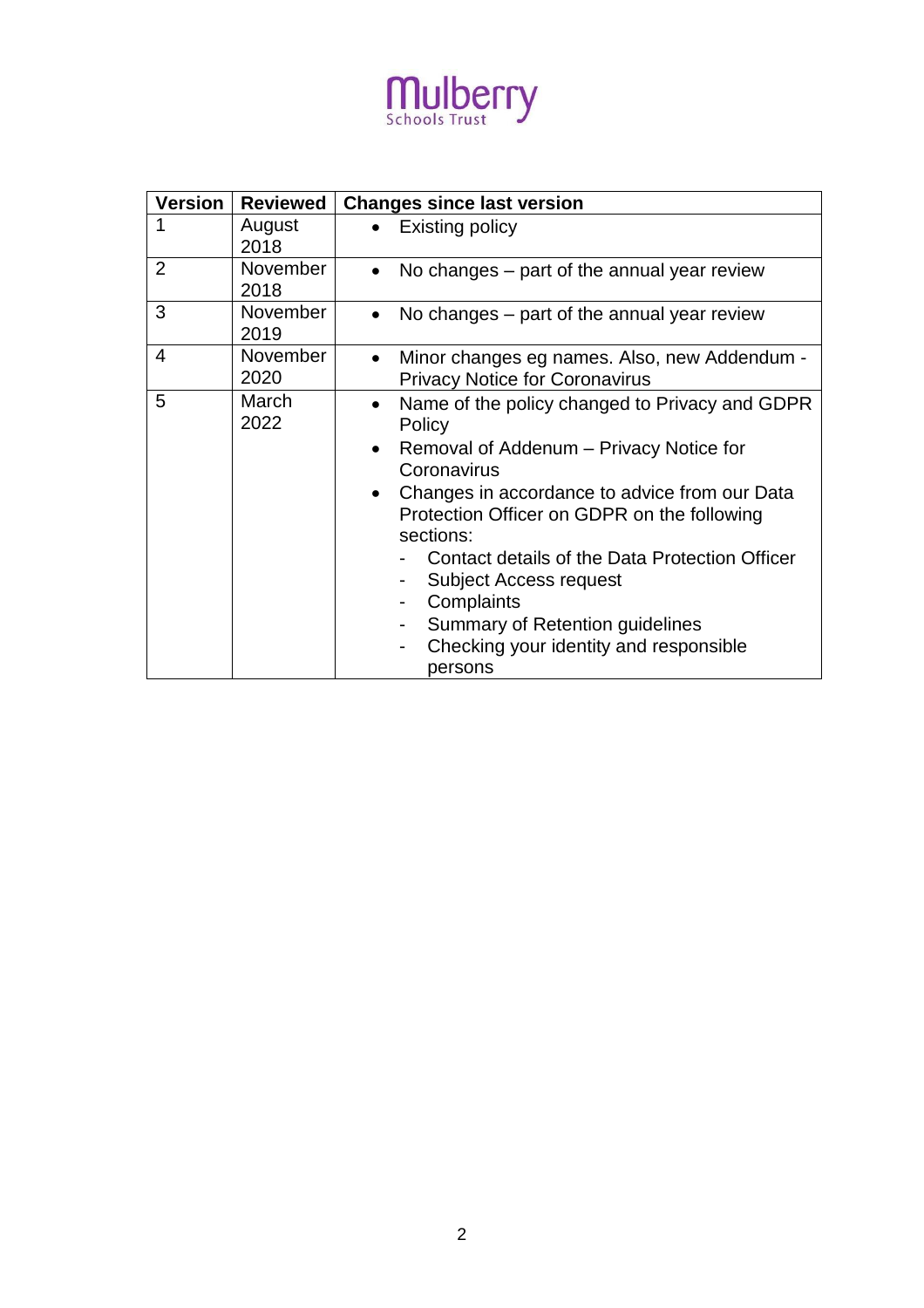

This policy has been adopted by the Mulberry Schools Trust and will be applied to all schools which belong to the Mulberry Schools Trust.

The Data Protection Act 2018 provides individuals with a right to be informed about how the school uses any personal data that we hold about them. We comply with this right by providing this 'privacy notice'. It explains how we collect, store and use personal data about pupils.

We, Mulberry Schools Trust are the 'data controller' for the purposes of data protection law.

Our Data Protection Officer is Satswana Ltd, email at [info@satswana.com;](mailto:info@satswana.com) telephone number 01252 516898, office address: Pembroke House, St Christopher's Place, Farnborough, Hampshire, GU14 0NH.

#### **Privacy Notice (How we use pupil information)**

- 1. The categories of pupil information that we collect, hold and share include:
	- Personal information (such as name, unique pupil number, address and relationship to other pupils at the school)
	- Characteristics (such as ethnicity, language, nationality, country of birth and free school meal eligibility)
	- Attendance information (such as sessions attended, number of absences and absence reasons)
	- Behavioural information (such as positive or negative behaviour, exclusions, detentions)
	- Relevant medical information
	- Assessment information
	- Post-16 learning information
	- Special educational needs information
	- Biometric Data (we use an automated biometric fingerprint recognition system which is used to purchase items from the school canteen and in our library to loan books. The system takes measurements of the fingerprint; it does not capture a complete image so the original fingerprint cannot be recreated from the data)

#### **Why we collect and use this information**

- 2. We use the pupil data:
	- to support pupil learning
	- to monitor and report on pupil progress
	- to provide appropriate pastoral care
	- to assess the quality of our services
	- to comply with the law regarding data sharing

#### **The lawful basis on which we use this information**

3. The Data Protection Act 2018 is the UK's implementation of the General Data Protection Regulation (GDPR).. The condition for processing under the GDPR are:

Article 6

1. Processing shall be lawful only if and to the extent that at least one of the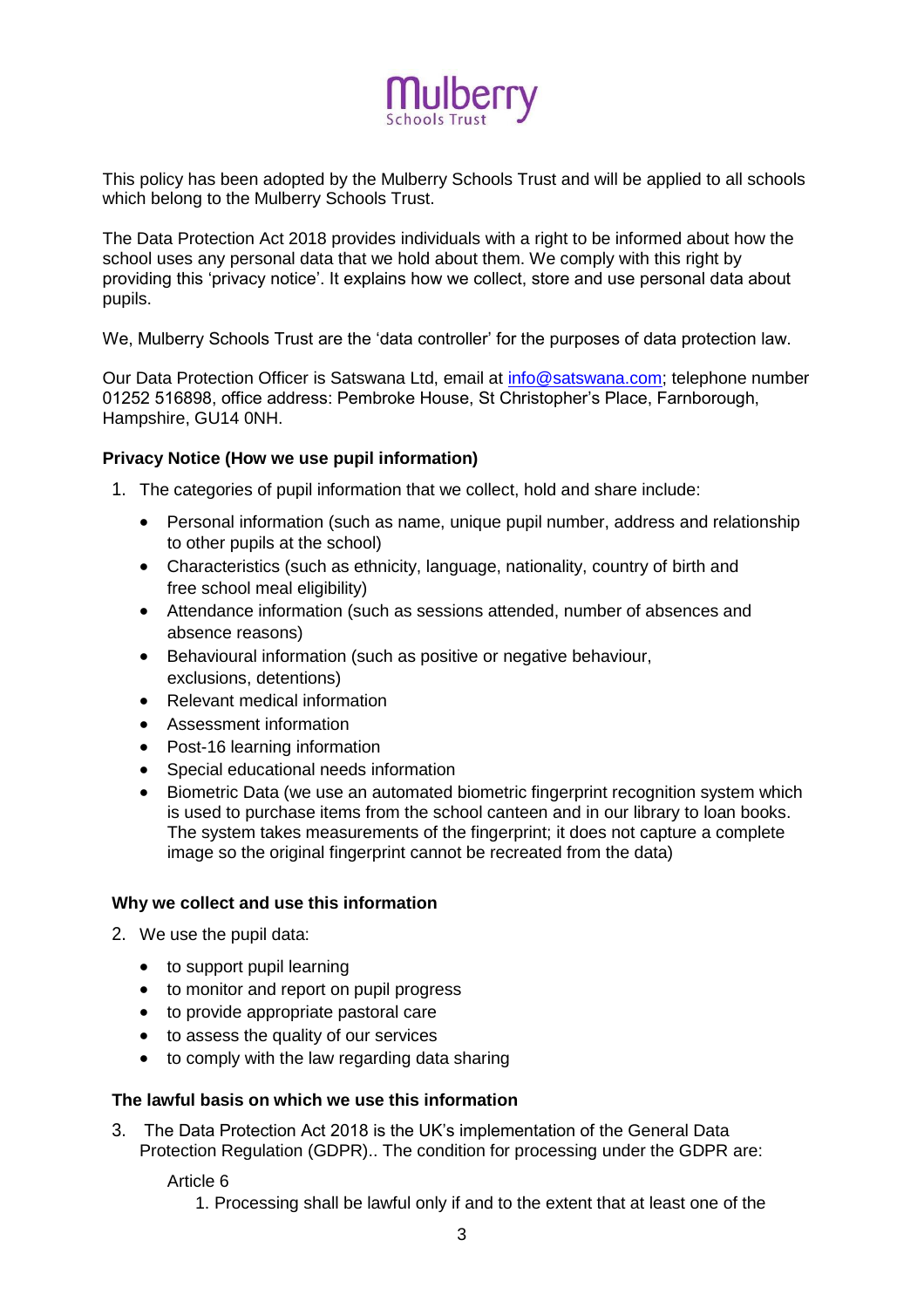

following applies:

(c) Processing is necessary for compliance with a legal obligation to which the controller is subject;

Article 9

*1.* Processing of personal data revealing racial or ethnic origin, political opinions, religious or philosophical beliefs, or trade union membership, and the processing of genetic data, biometric data for the purpose of uniquely

identifying a natural person, data concerning health or data concerning a natural person's sex life or sexual orientation shall be prohibited.

- *2.* Paragraph 1 shall not apply if one of the following applies:
- (j) Processing is necessary for archiving purposes in the public interest, scientific or historical research purposes or statistical purposes in accordance with Article 89(1) based on Union or Member State law which shall be proportionate to the aim pursued, respect the essence of the right to data protection and provide for suitable and specific measures to safeguard the fundamental rights and the interests of the data subject.
- 4. The Education Act 1996 Section 537A states that we provide individual pupil information as the relevant body such as the Department for Education.
- 5. Children's Act 1989 Section 83 places a duty on the Secretary of State or others to conduct research.

#### **Collecting pupil information**

6. Whilst the majority of pupil information you provide to us is mandatory, some of it is provided to us on a voluntary basis. In order to comply with the General Data Protection Regulation, we will inform you whether you are required to provide certain pupil information to us or if you have a choice in this.

#### **Storing pupil data**

- 7. We hold pupil data for as long as we need to in order to educate and look after you. We will keep some information after you have left the School, for example, so that we can find out what happened if you make a complaint.
- 8. In exceptional circumstances we may keep your information for a longer time than usual, but we would only do so if we had a good reason and only if we are allowed to do so under the law.
- 9. We can keep information about you for a very long time or even indefinitely if we need this for historical, research or statistical purposes. For example, if we consider the information might be useful if someone wanted to write a book about the School. Please see our Information and Records Retention Policy for more detailed information.

#### **Who we share pupil information with**

10. We routinely share pupil information with:

- schools that pupil's attend after leaving us
- our local authority
- the Department for Education (DfE)
- Careers advisors
- Medical practitioners and NHS staff
- Agencies involved in caring for and supporting pupils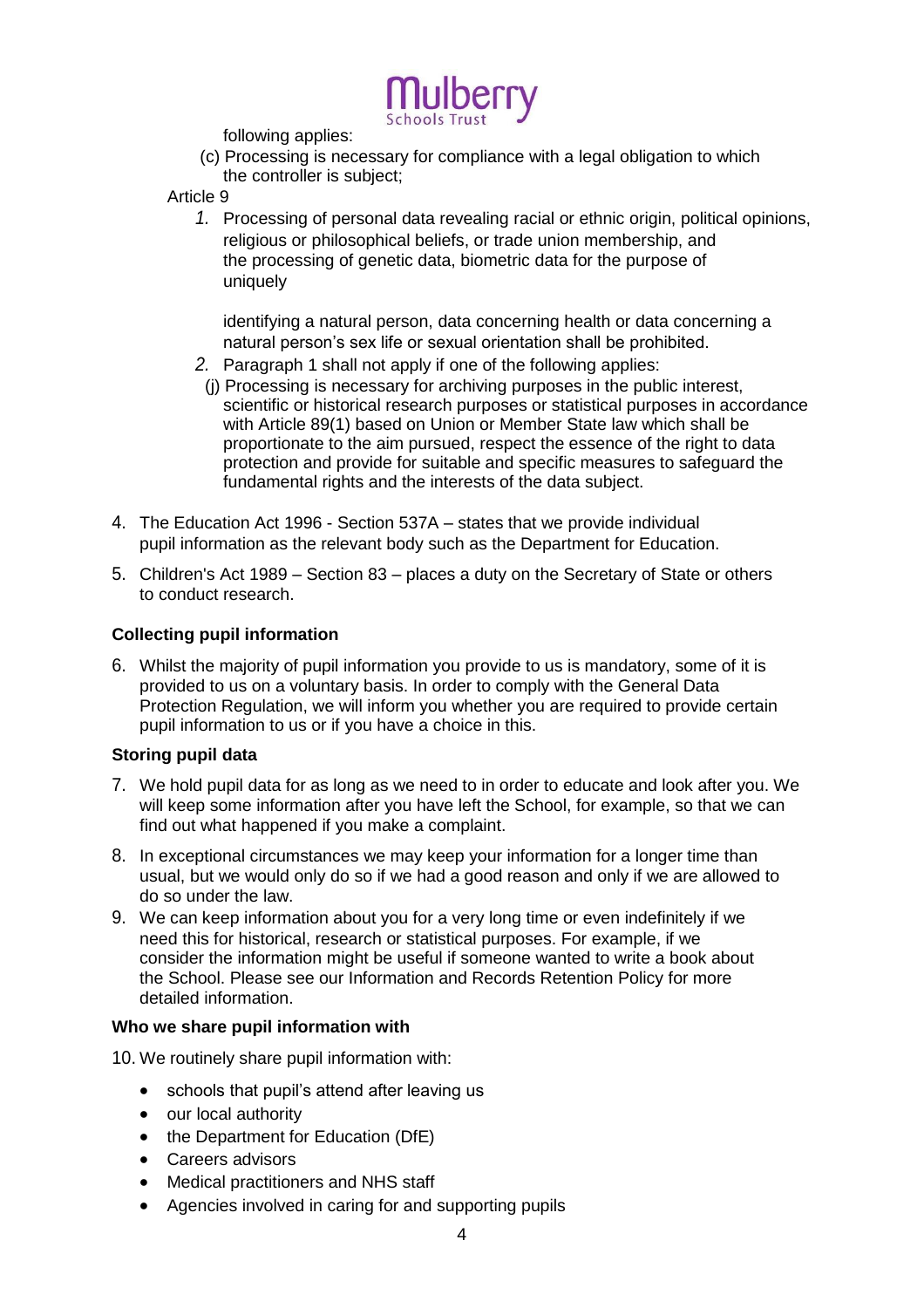

- Parents and carers
- Exam boards
- Our catering companies
- External suppliers (e.g. travel companies or those providing off-site activities)
- Curriculum support providers (e.g. SAM Learning and My Maths)

#### **Why we share pupil information**

- 11. We do not share information about our pupils with anyone without consent unless the law and our policies allow us to do so.
- 12. We share pupils' data with the Department for Education (DfE) on a statutory basis. This data sharing underpins school funding and educational attainment policy and monitoring.
- 13. We are required to share information about our pupils with our local authority (LA) and the Department for Education (DfE) under section 3 of The Education (Information About Individual Pupils) (England) Regulations 2013.

#### **Data collection requirements:**

14. To find out more about the data collection requirements placed on us by the Department for Education (for example; via the school census) go to https:/[/www.gov.uk/education/data-collection-and-censuses-for-schools.](http://www.gov.uk/education/data-collection-and-censuses-for-schools)

#### **Youth support services**

- 15. Once our pupils reach the age of 13, we also pass pupil information to our local authority and / or provider of youth support services as they have responsibilities in relation to the education or training of 13-19 year olds under section 507B of the Education Act 1996.
- 16. This enables them to provide services as follows:
	- youth support services
	- careers advisers
- 17. A parent or guardian can request that only their child's name, address and date of birth is passed to their local authority or provider of youth support services by informing us. This right is transferred to the child / pupil once he/she reaches the age 16.
- 18. We will also share certain information about pupils aged 16+ with our local authority and / or provider of youth support services as they have responsibilities in relation to the education or training of 13-19 year olds under section 507B of the Education Act 1996.
- 19. This enables them to provide services as follows:
	- post-16 education and training providers
	- youth support services
	- careers advisers
- 20. For more information about services for young people, please visit our local authority website.

#### **The National Pupil Database (NPD)**

21. The NPD is owned and managed by the Department for Education and contains information about pupils in schools in England. It provides invaluable evidence on educational performance to inform independent research, as well as studies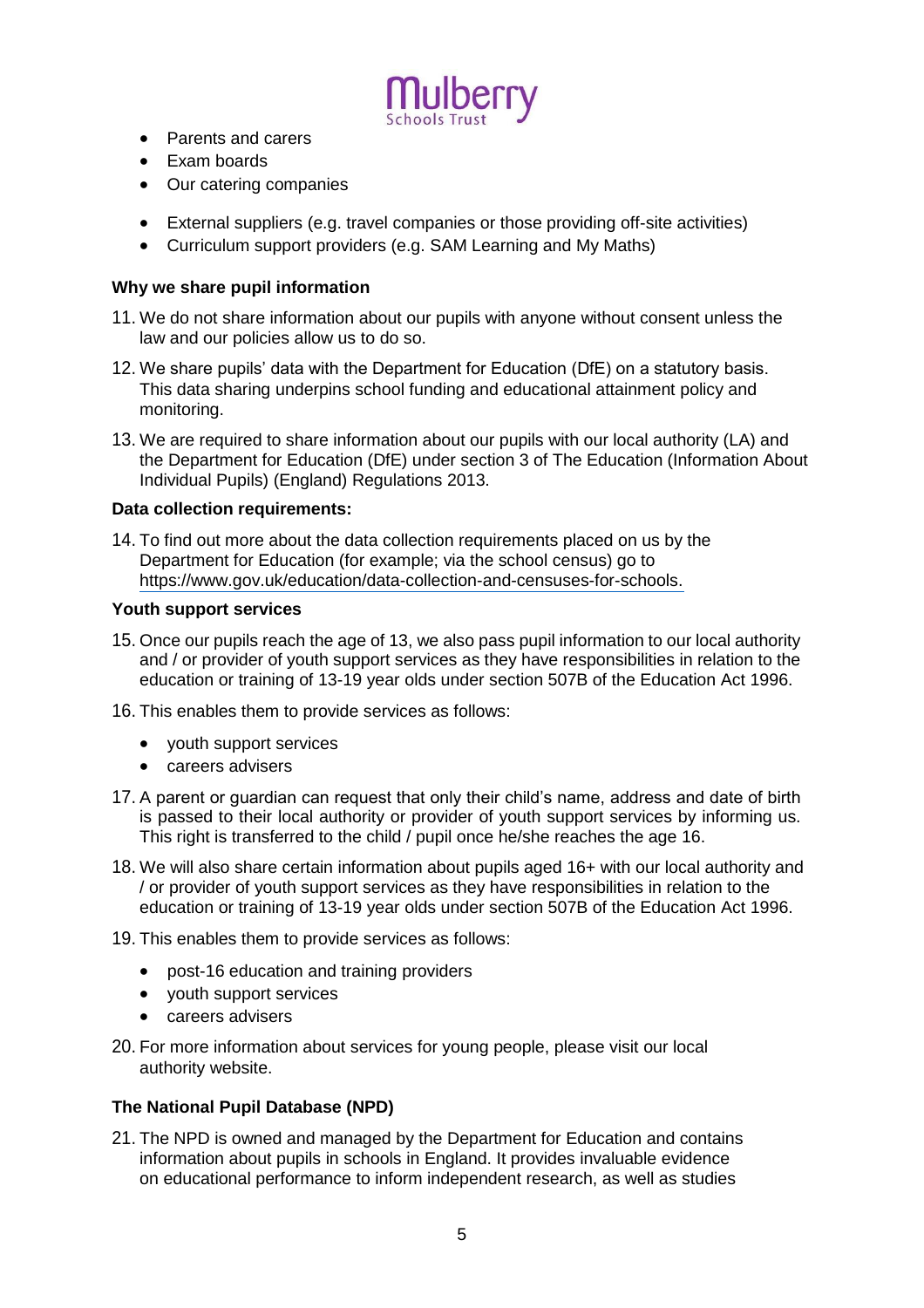lulberry

commissioned by the Department. It is held in electronic format for statistical purposes. This information is securely collected from a range of sources including schools, local authorities and awarding bodies.

- 22. We are required by law, to provide information about our pupils to the DfE as part of statutory data collections such as the school census and early years' census. Some of this information is then stored in the NPD. The law that allows this is the Education (Information About Individual Pupils) (England) Regulations 2013.
- 23. To find out more about the NPD, go to https:/[/www.gov.uk/government/publications/national-pupil-database-user-guide-and](http://www.gov.uk/government/publications/national-pupil-database-user-guide-and-)supporting-information.
- 24. The department may share information about our pupils from the NPD with third parties who promote the education or well-being of children in England by:
	- conducting research or analysis
	- producing statistics
	- providing information, advice or guidance
- 25. The Department has robust processes in place to ensure the confidentiality of our data is maintained and there are stringent controls in place regarding access and use of the data.

Decisions on whether DfE releases data to third parties are subject to a strict approval process and based on a detailed assessment of:

- who is requesting the data
- the purpose for which it is required
- the level and sensitivity of data requested: and
- the arrangements in place to store and handle the data
- 26. To be granted access to pupil information, organisations must comply with strict terms and conditions covering the confidentiality and handling of the data, security arrangements and retention and use of the data.
- 27. For more information about the department's data sharing process, please visit: https:/[/www.gov.uk/data-protection-how-we-collect-and-share-research-data](http://www.gov.uk/data-protection-how-we-collect-and-share-research-data)
- 28. For information about which organisations the department has provided pupil information, (and for which project), please visit the following website: https:/[/www.gov.uk/government/publications/national-pupil-database-requests-received](http://www.gov.uk/government/publications/national-pupil-database-requests-received)
- 29. To contact DfE: https:/[/www.gov.uk/contact-dfe](http://www.gov.uk/contact-dfe)

#### **Requesting access to your personal data**

- 30. Under data protection legislation, parents and pupils have the right to request access to information about them that we hold. To make a request for your personal information, or be given access to your child's educational record, please contact your child's school.
- 31. You also have the right to:
	- object to processing of personal data that is likely to cause, or is causing, damage or distress
	- prevent processing for the purpose of direct marketing
	- object to decisions being taken by automated means
	- in certain circumstances, have inaccurate personal data rectified, blocked, erased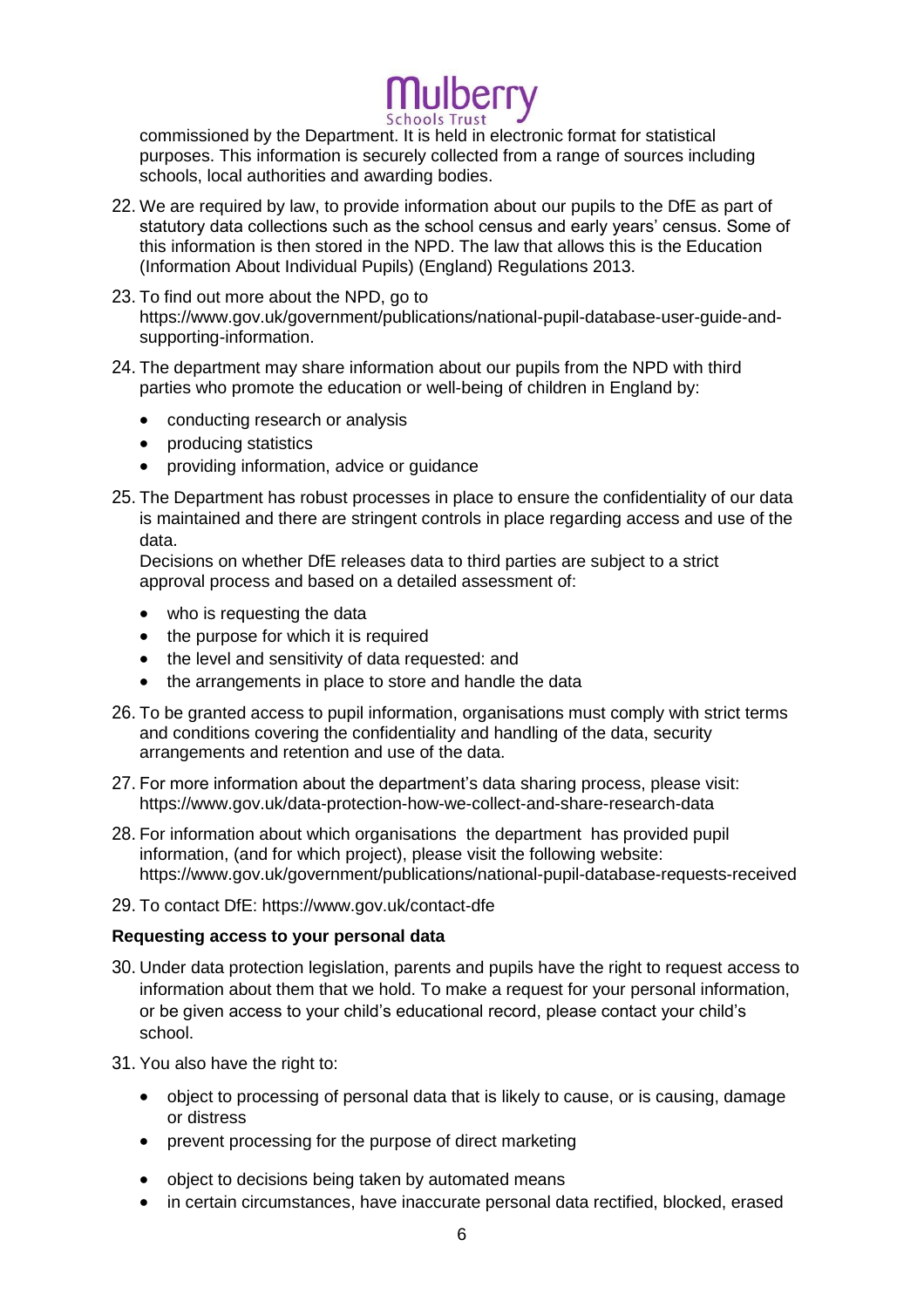

or destroyed; and

- claim compensation for damages caused by a breach of the Data Protection regulations
- 32. Individuals have a right to make a 'subject access request' to gain access to personal information that the school holds about them. Parents/carers can make a request with respect to their child's data where the child is under the age of 13, or where the child has provided consent. Parents also have the right to make a subject access request with respect to any personal data the school holds about them.
- 33. If you have a concern about the way we are collecting or using your personal data, we request that you raise your concern with us in the first instance. Alternatively, you can contact the Information Commissioner's Office at https://ico.org.uk/concerns/

#### **Complaints**

34. We take any complaints about our collection and use of personal information very seriously. If you think that our collection or use of personal information is unfair, misleading or inappropriate, or have any other concern about our data processing, please raise this with the school in the first instance. To make a compliant, please contact Dr Stuart Mundy, Director of Performance and Operations for the Mulberry Schools Trust.

#### **Review**

35. Standard DfE Privacy Notice text adopted May 2018 with appropriate alterations made to reflect Mulberry Schools Trust practice. The Director of Performance and Operations will review this document every 12 months.

#### **Website - Privacy and Retention**

#### **OUR PRIVACY AND COOKIES**

#### **POLICY PRIVACY**

Mulberry Schools Trust is committed to respecting your privacy and the privacy of every visitor to our web site. The information we collect about you will be used to fulfil the services you might request and enable us to improve how, as a company, we deal with you.

Should you have a question about the data we store, our contact details:

Dr Stuart Mundy Director of Performance and Operations Mulberry Schools Trust Richard Street Commercial Road London E1 2JP [smundy@mulberryschoolstrust.org](mailto:smundy@mulberryschoolstrust.org) Tel: 020 7790 6327

The information that we collect about you will only be used lawfully (in accordance with the Data Protection Act 2018 and the General Data Protection Regulation). All data is retained exclusively within the United Kingdom unless specific information is taken abroad in certain circumstances, for example on a school trip.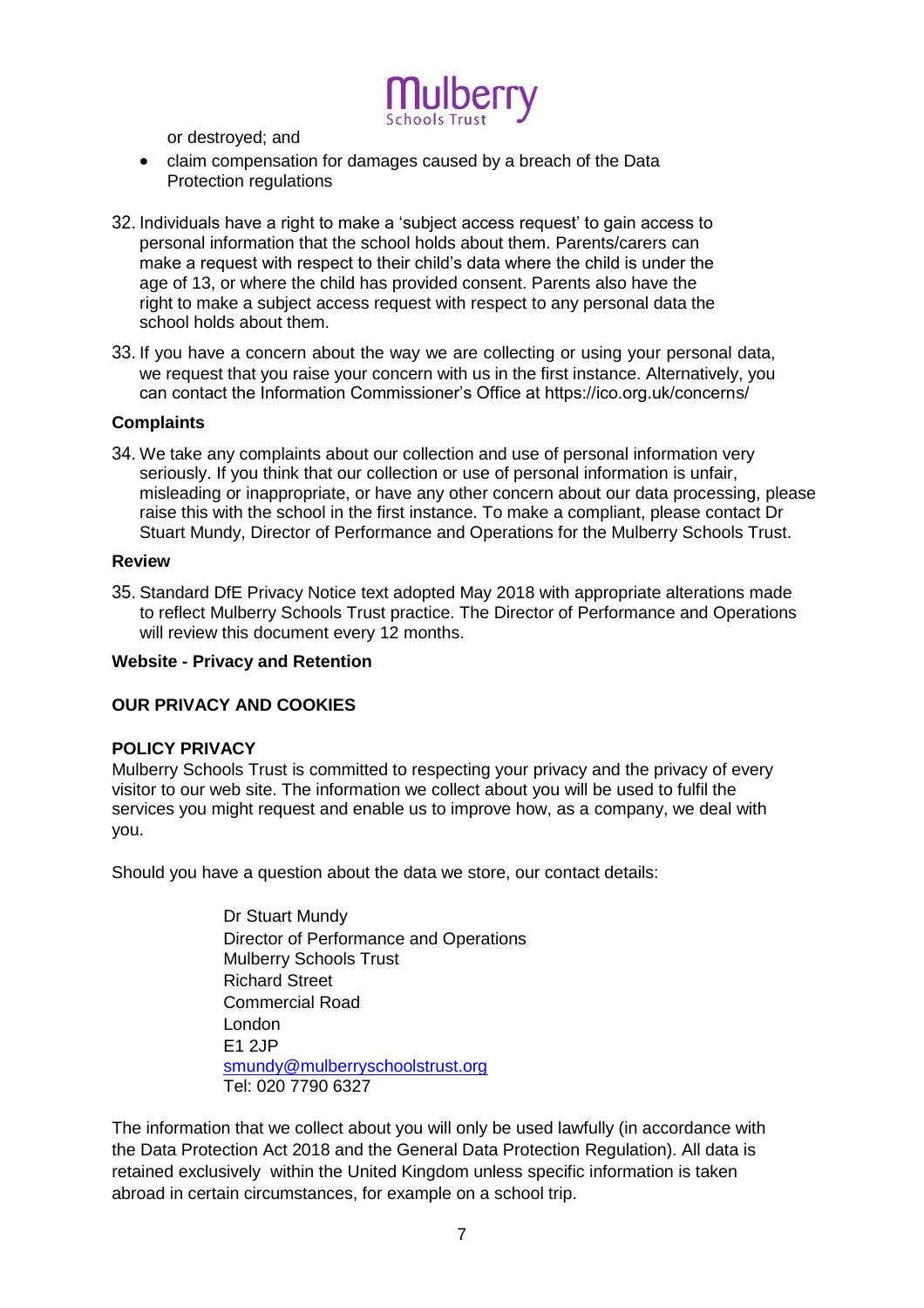This information will not be disclosed to anyone outside Mulberry Schools Trust or its associated companies, partners, and other companies with which Mulberry Schools Trust has arranged services for your benefit.

We expect the information we hold to be accurate and up to date. You have the right to find out what information we hold about you and make changes, if necessary. You also have the right to ask us to stop using the information. To have your information removed, please contact us.

The type of information that we will collect on you, and you voluntarily provide to us on this website includes:

- \* Your name
- \* Address
- \* Telephone number(s)
- \* Email address
- \* Survey responses
- \* IP address

We may, in further dealings with you, extend this information to include your address, purchases, services used, and subscriptions, records of conversations and agreements and payment transactions.

You are under no statutory or contractual requirement or obligation to provide us with your personal information; however, we require at least the information above in order for us to deal with you as a prospect or customer in an efficient and effective manner.

The legal basis for processing your data is based on your specific consent that we will have requested at the point the information was initially provided, therefore we will not store, process or transfer your data outside the parties detailed above unless you have given your consent for us to do so. You can remove this consent at any time via the unsubscribe link included on all emails we send, or by contacting us and requesting that your details be deleted.

Unless otherwise required by law, your data will be stored for a period of 2 years after our last contact with you, at which point it will be deleted.

#### PROTECTION OF PERSONAL INFORMATION

Mulberry Schools Trust takes precautions, including administrative, technical, and physical measures, to safeguard your Data against loss, theft, and misuse, as well as against unauthorized access, disclosure, alteration, and destruction.

Mulberry Schools Trust uses industry-standard efforts to safeguard the confidentiality of Data, including encryption, firewalls and SSL (Secure Sockets Layer). We have implemented reasonable administrative, technical, and physical security controls to protect against the loss, misuse, or alteration of your Data.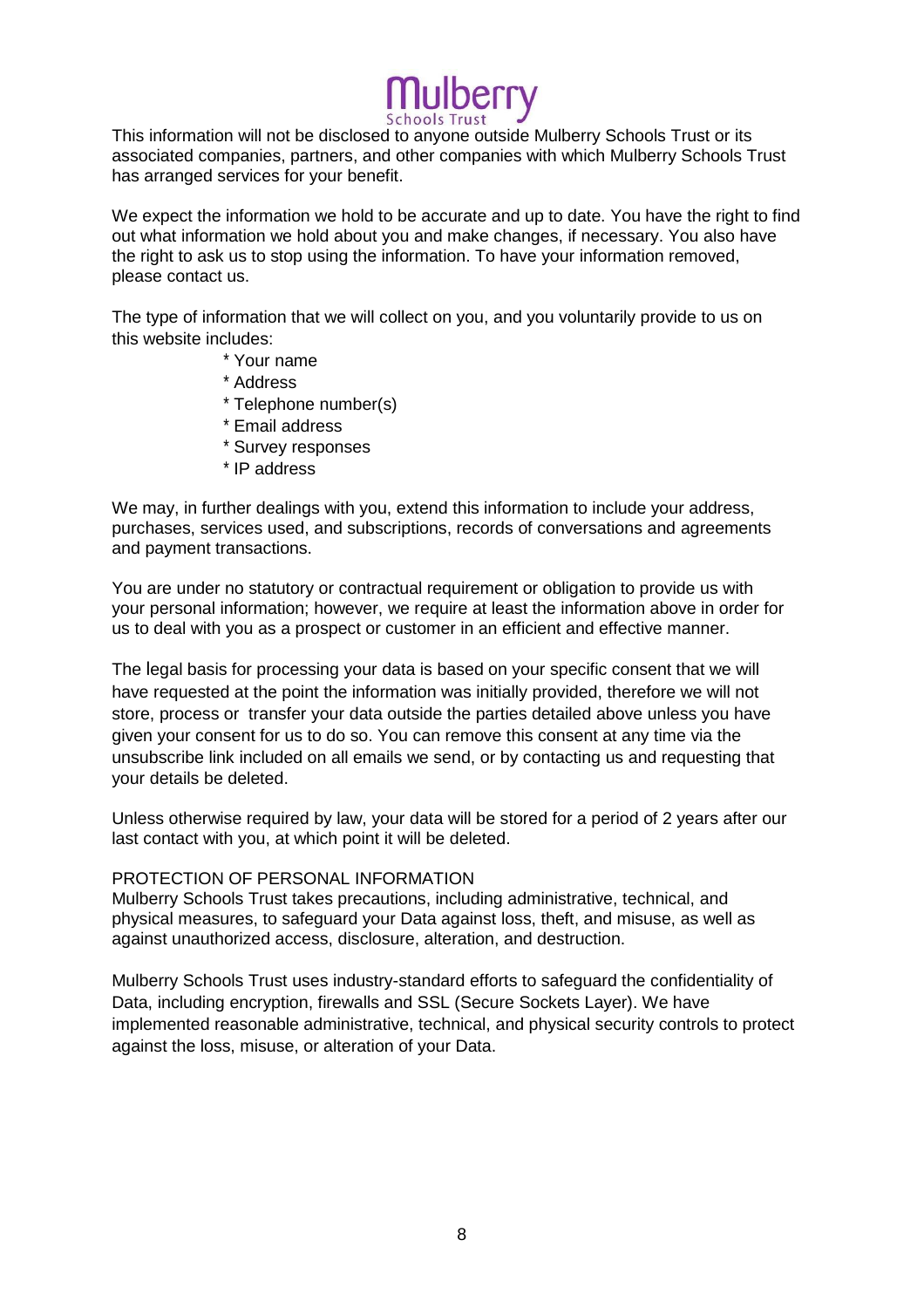

### **COOKIES**

This site uses cookies – these are small text files that are placed on your device to help this website to provide a better user experience. In general, cookies are used to retain user preferences, store information for things like shopping carts, and provide anonymised tracking data to third party applications like Google Analytics. As a rule, cookies will make your browsing experience better. However, you may prefer to disable cookies on this site and on others. The most effective way to do this is to disable cookies in your browser. We suggest consulting the Help section of your browser or taking a look at the About Cookies website which offers guidance for all modern browsers.

#### GOOGLE ANALYTICS

This website sets "first party" cookies through its use of Google Analytics. We use Google Analytics to provide us with non-personal site analytics, which in turn help us improve this website. Google Analytics tracking uses cookies in order to provide meaningful reports about web site visitors but they do not collect personal data about you. Google Analytics sets or updates cookies only to collect data required for the reports. Additionally, Google Analytics only uses first-party cookies. This means that all cookies set by Google Analytics cannot be altered or retrieved by any service on any domain other than dpocentre.com. Further detailed information on Google Analytics cookies can be found here. https://developers.google.com/analytics/devguides/collection/analyticsjs/cookie-usage If you have a concern about how we handle your data, or you would like to lodge a complaint, you may do so by contacting The Information Commissioners Office.

#### Retention Policy

It is the policy of Mulberry Schools Trust that personal data should not be retained longer than necessary, in relation to the purpose for which such data is processed.

Mulberry Schools Trust will provide individuals with access to information regarding their personal data that we hold on request.

### **Summary of Retention Guidelines**

- Governance Records, six years after the conclusion of the event, but governance instruments would be kept for life of the school
- School Management, generally current year plus six years, with exceptions.
- Pupil Records (Primary) are passed onto the next school and then deleted. (Secondary) files are normally passed onto the next stage of education, or retained until the pupil date of birth plus 25 years. Certain SEN data may be retained until plus 31 years.
- Government and Local Authority returns are retained as required by Statute.

All schools in the Trust have a copy of the recommended schedule of retention periods.

The Executive of Mulberry Schools Trust has responsibility for the management of personal data.

Mulberry Schools Trust complies with all compliance requirements of GDPR including the right to erasure of personal data if the data subject withdraws consent.

In the latter event, data may be anonymised by one of the following methods

erasure of the unique identifiers which allow the allocation of a data set to a